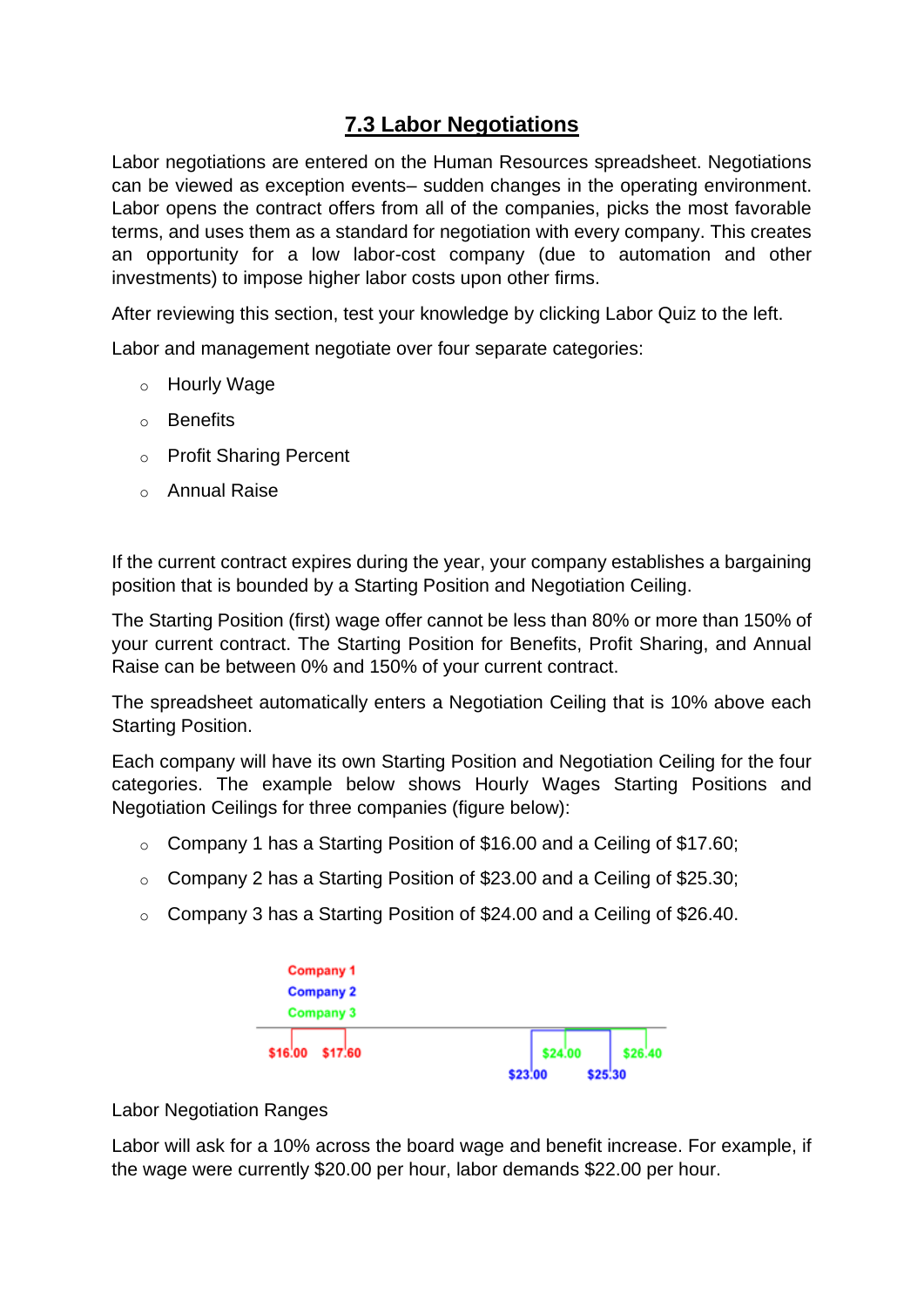However, if any of the Starting Position offers is higher than the 10% increase, labor will adjust its demand upward to match it. Company 3's Starting Position for wages is \$24.00, therefore labor now demands \$24.00 from all companies. Labor accepts Company 3's offer of \$24.00 per hour (figure below).



Company 3 Agreement: Labor ups its industry-wide hourly demand to \$24.00, and accepts Company 3's Starting Position of \$24.00.

If labor's demand is within the company's Starting Position and Negotiation Ceiling, negotiations lead to an agreement. Company 2's negotiators have instructions to issue a Starting Position of \$23.00 and a Negotiation Ceiling is \$25.30. Company 2's negotiation range brackets labor's demand. They will agree at \$23.50, halfway between the \$23.00 Starting Position and labor's demand of \$24.00 (figure below).



Company 2 Agreement: Company 2's Starting Position (\$23.00) and Negotiation Ceiling (\$25.30) bracket Labor's demand of \$24.00. Negotiators settle at a wage of \$23.50, halfway between \$23.00 and \$24.00– there is no strike.

Company 1's Negotiation Ceiling is \$17.60. If the top of the Negotiation Ceiling is below labor's demand, labor strikes. At the end of the strike the two sides will settle halfway between the company's Negotiation Ceiling and labor's demand, or at \$20.80 (figure below). Strike lengths depend on the spread between positions.

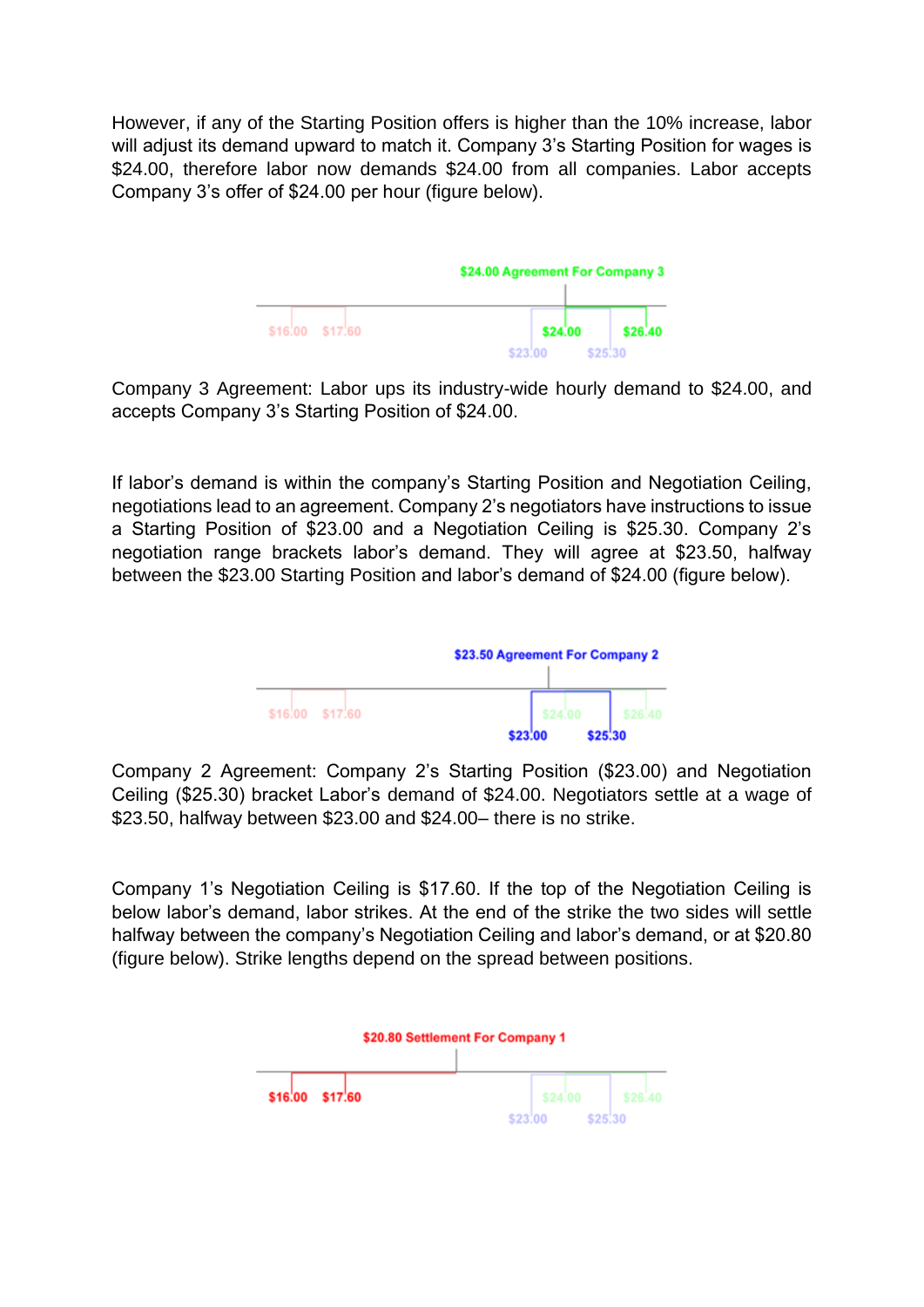Company 1 Strike Settlement: Company 1's Negotiation Ceiling of \$17.60 is less than Labor's demand of \$24.00. The workers strike (see Table 7.1). Eventually, a settlement is reached for at a wage of \$20.80.

The maximum length of a strike is 84 days, at which point both sides accept arbitration. Workers will strike approximately seven days for every:

- o \$1.00 difference in wages
- o \$300.00 difference in benefit package
- o Percentage point difference in Profit Sharing
- o Percentage point difference in Annual Raise

Table 7.1 illustrates a strike example. Strikes always occur at the end of the year. If a strike is 46 days long, workers would picket from the middle of November to the end of December.

If you have inventory on hand during the strike, sales continue. R&D projects also continue.

## **7.3.1 Tactics**

You will need to determine which negotiation tactics best serves your purposes. Companies with low automation will want to control labor costs. They could offer the lowest acceptable wage, which is 80% of the current contract and eliminate all benefits. Companies with high automation might choose to be extremely generous with their workers, which will impose higher costs on their competitors (remember, labor looks at all offers and makes the highest offer part of their demand).

If a low wage/benefit tactic is employed, the labor turnover rate (and therefore recruiting costs) will increase. Also, if the Human Resource Module is activated, gains to the productivity index might be erased.

The Human Resources area automatically calculates Negotiation Ceilings that are 10% above the Starting Positions.